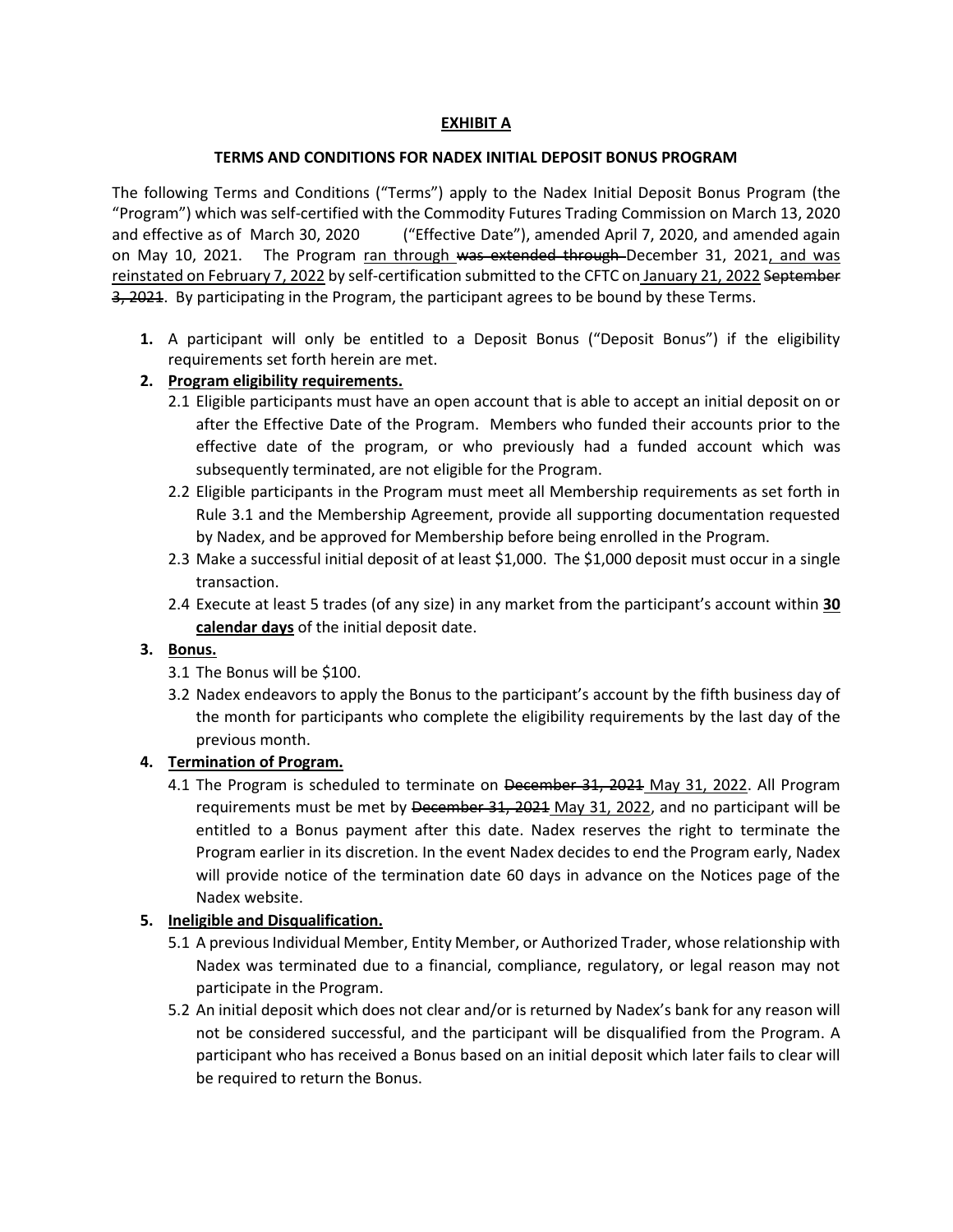- 5.3 A Member who Is the subject of an open compliance investigation or review or who has a suspended account for any compliance or financial reason between the Member's application date and the date in which all Program requirements must be met is not eligible for participation in the Program, unless and until the compliance investigation or review has been concluded either without disciplinary action or in the Member's favor, or the compliance or financial suspension has been satisfactorily remedied or resolved at the sole discretion of the relevant Compliance or Treasury Department. Nadex is not responsible for any delay in the participant meeting the requirements of the Program as the result of a compliance investigation or review, or compliance or financial suspension.
- 5.4 Any participant who is determined to have provided false or fraudulent information on the Membership application will be disqualified from the Program and required to return the Bonus.
- 5.5 Nadex may revoke or withdraw the Program from participants who abuse the spirit or intention of the Program in Nadex's sole discretion. Any participant(s) found to have abused the Program may be required to return the Bonus.
- 5.6 In the event a participant is required to return a Bonus under these Terms, Nadex may debit the Bonus from the participant's account. If the debit would result in a negative balance, the deficit may be submitted to Nadex's third-party collection agency in accordance with the Membership Agreement.

# **6. Disclaimer.**

- 6.1 Nadex is in no way responsible or liable for a participant's inability to satisfy the eligibility requirements of the Program or ability to trade as the result of any technical malfunction of the Internet, the Nadex System, or the participant's own computing system. Participants accept full risk associated with trading over the Internet, mobile applications, and downloadable software.
- 6.2 Nadex is in no way responsible or liable for any losses incurred by a participant as a result of any trading activity in relation to this Program.

# **7. Other Terms.**

- 7.1 For purposes of this Program, the first "calendar day" of the 30-day period in which the participant must execute 5 trades shall be the day the participant makes an initial deposit, regardless of the time of day the deposit is made.
- 7.2 All dollar values described herein are USD.
- 7.3 All withdrawal requirements must be met before a withdrawal can be made.
- 7.4 In the event a violation these Terms may constitute a violation of the Nadex Rules or Membership Agreement, the participant may be subject to a formal investigation and disciplinary action pursuant to the Nadex Rules.
- 7.5 Nadex may modify the Program, and/or amend these Terms at any time. In the event the Program or these Terms are amended Nadex will post notice of the changes on the Notices section of its website.
- 7.6 Nadex is the sole arbiter of the Program, these Terms and any other issues arising under this Program. Exceptions to these Terms are at the sole discretion of Nadex and shall be final.
- 7.7 Any dispute or situation not covered by these Terms, will be resolved by Nadex in a manner it deems to be fairest to all concerned and that decision shall be final and binding on all parties.
- 7.8 If at any time all or any part of any provision of these Terms are or become illegal, invalid or unenforceable in any respect under the law of any jurisdiction, such provision(s) shall not